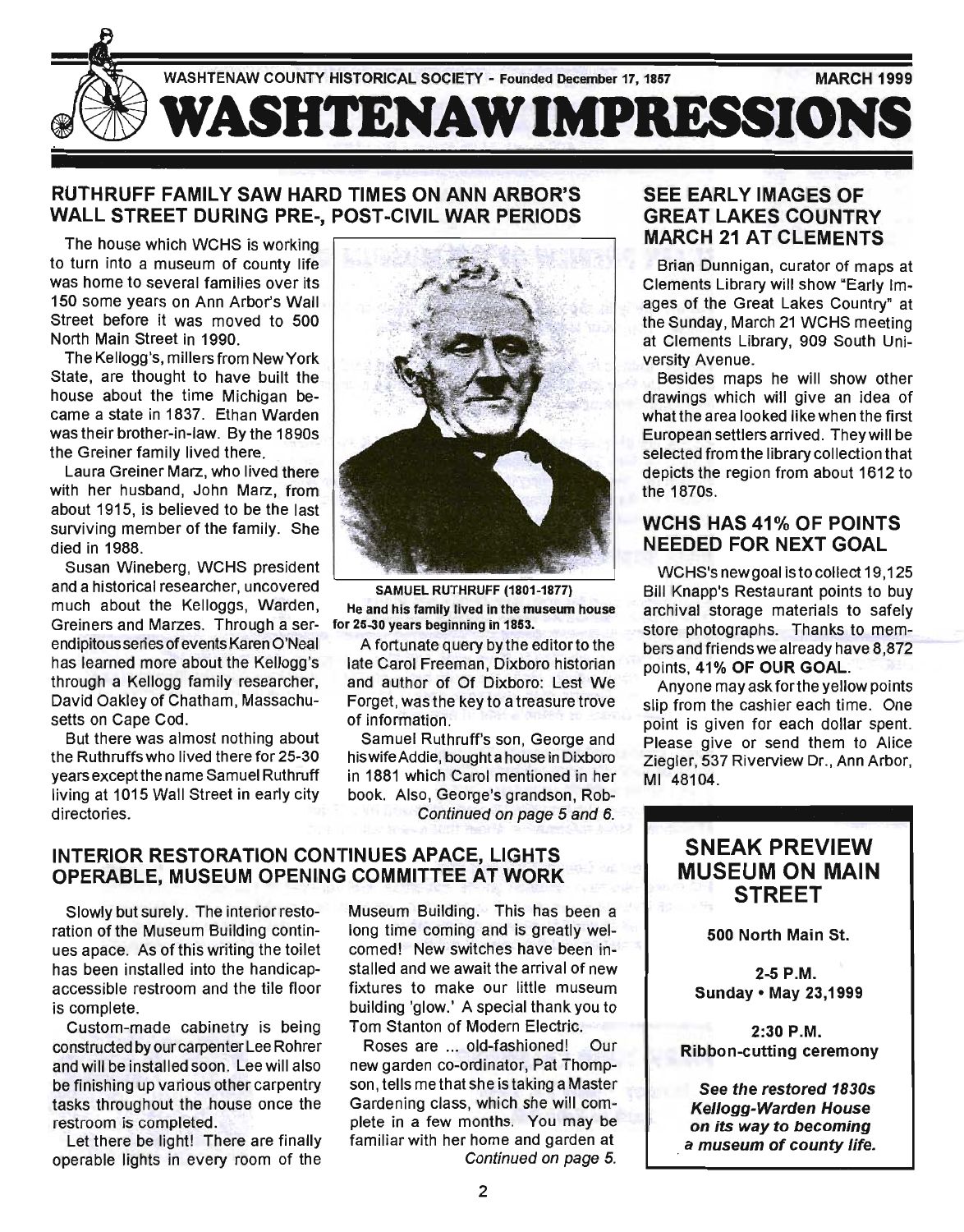

Ann Arbor, Michigan

#### **OFFICERS**

Susan Cee Wineberg President

Ina Hanel-Gerdenich Vice President

Judith Chrisman Recording Secretary

Pauline V. Walters Corresponding Secretary

Patricia W. Creal Treasurer

Alice Ziegler Editor Washtenaw Impressions

### DIRECTORS

Rosemarion Blake Lucille Fisher Arthur French Peggy Haines Virginia Hills Nancy McKinney Thomas Nanzig Karen O'Neal Peter Rocco Karen Simpson Jay Snyder Esther Warzynski

#### DIRECTORS AT-LARGE

Lisa Black Nancy Bryk Pamela Newhouse

# WASHTENAW COUNTY HISTORICAL SOCIETY

Museum on Main Street • *A Museum of County Life* 

500 North Main Street • Post Office Box 3336 Ann Arbor, Michigan 48106-3336 葉女花 地球界 半山花

(734) 662-9092

# **SNEAK PREVIEW OF THE MUSEUM ON MAY 23RD**

We are ready to show off the Society's restoration of the 1830s Kellogg-Warden House. You, your family and friends are invited.

The Committee to Open the Museum has been hard at work planning for this great event. By May the building's restoration will be complete, although the exhibits will take until September.

So, we are pleased to invite you all to a "SNEAK PREVIEW" reception on Sunday afternoon, May 23, 1999, from 2 to 5 p.m. At 2:30 we will have a 'ribbon cutting' ceremony. We are inviting the mayors of the towns in Washtenaw County; Ann Arbor's Parks & Recreation Department staff, as well as the presidents of local historical societies to join us in this celebration.

# **MARK YOUR CALENDARS NOW!**

An invitation card for you, your family and friends will be enclosed in the April Impressions. Please do come and see and celebrate our restored building.

To ease parking, we plan to have vans and station wagons, driven by WCHS members, continuously circle the route between the Ann-Ashley Parking Structure and our museum. Guests may choose to park in the structure and either walk to 500 North Main Street or catch a ride in one of the vans

Refreshments will be served. The exhibit committee plans to temporarily showcase some of WCHS's prize artifacts. Then, in September 1999, the exhibit committee will have regular exhibits completed and in place. At that time, September, we are planning a pancake breakfasUbrunch followed by a Grand Opening Ceremony in the afternoon. More information about that event will be forthcoming.

The Washtenaw County Historical Society is grateful for the support of our members, and those who have donated goods, expertise, and services to this wonderful project. We look forward to greeting all of you at the celebrations in both May and September. We also look forward to serving our members, school children, members of other historical societies and the general public with our displays of artifacts from the past.

**MARK YOUR CALENDAR Sunday • May 23, 1999 2:00 to 5:00 PM** 

**CONTRACT THE MONEY PLACE** 

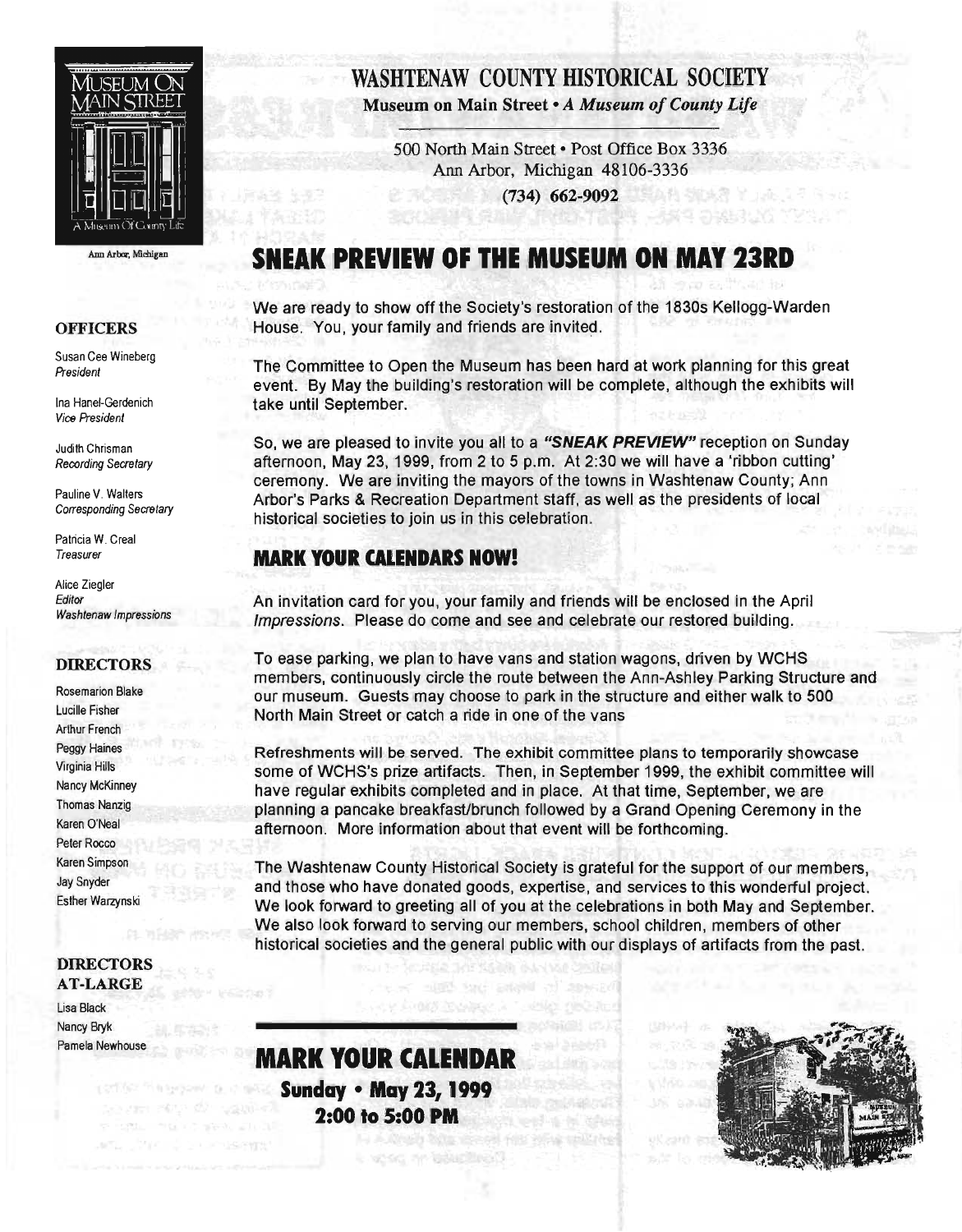# **MASTODONS, INDIANS, TRAPPERS, PIONEERS FOLLOWED SAME ROUTE**

US-12 has many names-it is called the Sauk Trail, the Chicago Road, Michigan Avenue, Gladys Saborio of Saline told the WCHS audience.

She is working to give it another-Michigan Heritage Highway.

In Michigan it runs all the way from Detroit to New Buffalo on Lake Michigan at the Indiana border, she noted.

A retired school teacher, Mrs. Saborio became interested in the historic route while earning a degree in historic preservation from Eastern Michigan University in 1994.

"In order to have it designated we need to talk about history along the highway and we need communities along the highway to send resolutions of endorsement.

"We now have resolutions of support from 22 communities that stretch across the lower tier of eight counties. I believe the whole stretch of Washtenaw County now has signed resolutions of support.

"When we talk about this road, it is not exactly the highway but rather the corridorthrough which this road passes as a means of transport.

The earliest indication of the use of the corridor was found just west of the City of Saline where U-M paleontologists have unearthed a mastodon trail, the longest mastodon trailway ever found, suggesting the game animals were using the corridor over 10,000 years ago.

"There were some bones found and when they went out to investigate they found tracks where these animals had found this corridor about 500 feet off the highway.

"It was a seasonal migration route and part of a longer highway that runs from the Atlantic Ocean all the way to the Pacific Ocean.

"What the highway represents to us and the story we want to tell is that it is the story of transportation on the North American continent.

"First there were animals, then native Americans and in this area French trappers.

"But what really opened US-12 to settlement, what brought families here, was the opening of the Erie Canal in



Photos by Gladys Saborio straight road.

1825.

"With the opening of the canal settlers were able to reach Michigan Territory by water and they came by 100s and 1,OOOs to Monroe and Detroit, then settled along US-12.

"When we talk about this highway after the opening of the Erie Canal we are talking about how transportation developed and what kind of artifacts

### **TOWER, SPITE TOWER OVERLOOK IRISH HILLS**

A familiar sight in the Irish Hills is the two observation towers standing side by side. The story is that the property line between two farms passed between them, Mrs. Saborio said. Someone wanted to build a tower and asked the first farmer for permission. He was refused.

The second farmer gave permission. The tower was built and doing a good business. When the first farmer saw this he decided to build a tower too, but a little taller. Then the second farmer made his tower higher and so on until the state told them not to make them any taller-it wouldn't be safe.

The second tower is called the spite tower.

are left.

"The stagecoach era was from 1825 -1860. Communities developed about 15 miles apart across the lower tier of counties, small towns like Saline, Clinton, Jonesville, Allen and Quincy.

"US-12 was only the second highway in the United States to receive federal funding. The first was Route 40, the American Road.

"In 1824 one of our congressmen, Fr. Gabriel Richard, pressed Congressto have this highway surveyed.

"Congress allowed \$3,000 and sent Orange Risdon and a team of surveyors out to survey the highway. The surveyors thought they would layout a nice straight line. They did about one mile and realized the \$3,000 wasn't going to stretch unless they gave up the idea of the

Observation towers along US-12 in Irish Hills. "Orange Risdon owned land in Saline and that was the beginning of Saline. Moses Allen who worked for Risdon settled a little farther on at Allen and did the same thing.

> "Also in White Pigeon and clearacross people who worked with a surveyor picked out a nice piece of property and platted little towns.

> "There were at first two land offices in Michigan-Monroe and Detroit. But when you got out in Hillsdale and Branch Counties it was too far to go so the government opened a land office in White Pigeon.

> "In less than three years time all the land west of the meridian line, which runs up about through Jackson in the Lower Peninsula, and west of Jackson to far north of Grand Rapids was sold in the White Pigeon land office.

> "That meant all the land around Grand Rapids, Battle Creek, Kalamazoo and Muskegon was sold out of that land office. The office is still there, operated as a museum.

> "We can see that land speculation was nothing new. People weren't just buying 100 acres of farmland; they were definitely out buying lots of land.

> " A few years ago they had a privy dig and they came up with a lot of artifacts. Privy digs are one of the ways historians document what went on in certain places. They were the landfills of the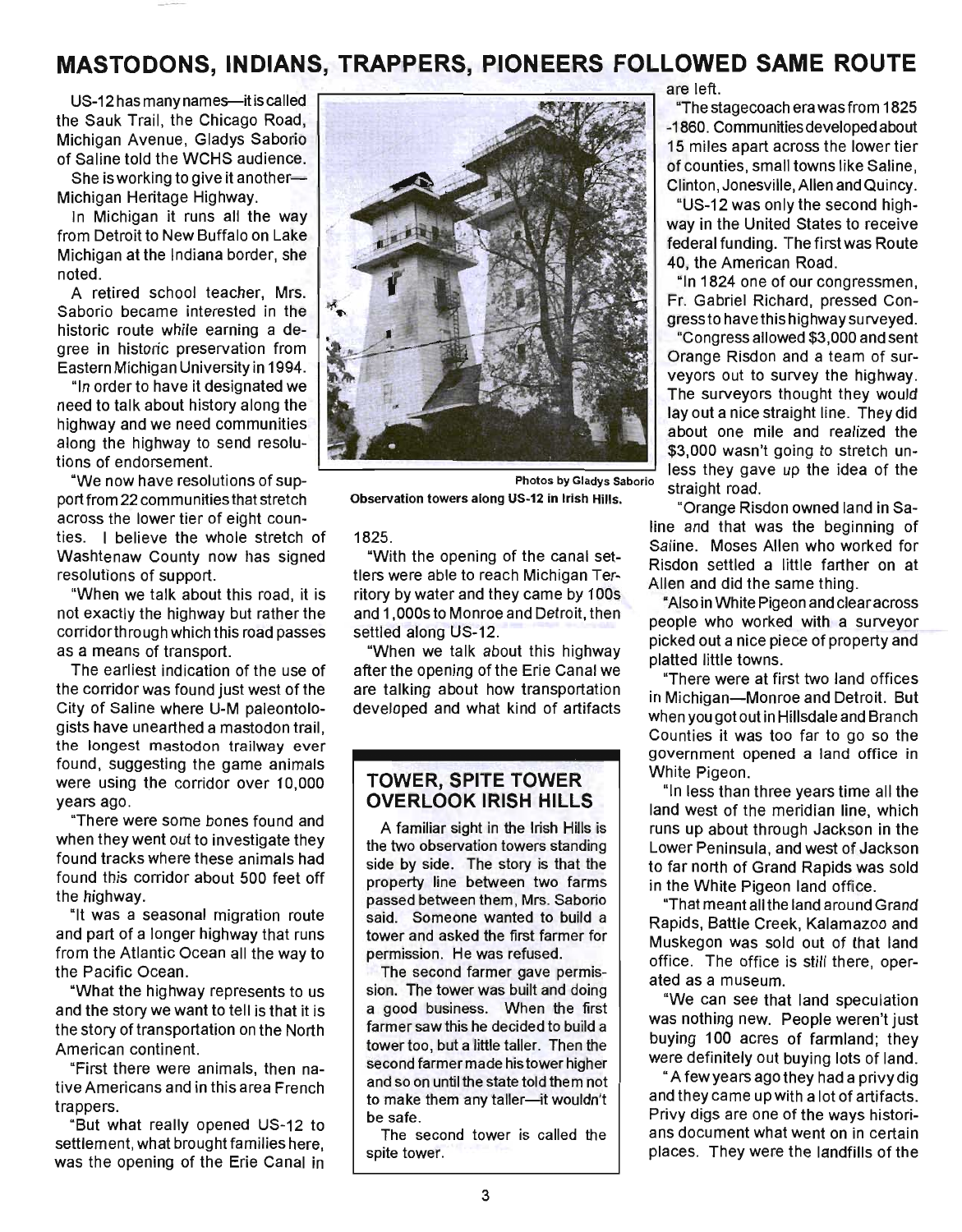past. Anything that was broken-you threw it down the privy. Pottery and clay pipes were the sort of thing found.

"They have quite a lot of artifacts on display in the museum and they put up a privy with a traditional crescent moon cut out up over the outdoor site of the dig.

"In the early era this was a major stage route between Detroit and Chicago.

"Left along the way are buildings that were used as taverns." She showed the Davenport House on Evans United States Land Office in White Pigeon, Michigan, now a museum

passengers in 1839 in the Irish Hills that still serves as a restaurant today. Another is the original Walker Tavern, operated as a historic park by the State of Michigan. It had only a one-room loft with all sharing the same room.

Across the road is the brick Walker Tavern. It had a dining room and private bedrooms and a ballroom on the third floor.

"The Clinton Inn/Eagle Tavern still exists-Henry Ford came and took it to Greenfield Village in 1927.

"Some ofthe buildings we see along the highway are old grist mills because some of the first buildings settlers built were mills because they needed to grind grain for flour and saw boards for construction.

"Ford modified an old mill at Saline (Weller's today) to be part of his village industries. A mill in Buchanan still has a working water wheel. You can visit there and buy pancake flour.

"Some of the early housing from the pre-Civil War era is of the Greek Revival style. It came to us from New York basically. Many fine examples of these buildings are left along the way.

"The railroads came before the Civil War but came to dominance around the era of the Civil War. Eventually it turned out that the stagecoach is not as efficient a way to travel as the railroads as we all know so the railroad became the dominant feature through this corridor.

"Many towns were on the railroad, some just because the railroad was there. But with US-12 the railroad basically followed the corridor where

the road had gone. In some places the railroad runs almost on the pavement.

The Library of Parks

"The Niles, Michigan Central Depot was designed by the same architects as the Ann Arbor station- the Detroit firm of Spier and Rohn.

"The railroad not only gave people an opportunity to travel, it enabled farmers to get their goods to market and import goods from more distant towns. The towns began to thrive."

She showed a picture of the Clinton Woolen Mill, established in 1866, and noted Washtenaw County became one of the major sheep producing areas in the United States.

"Thewool cloth produced inthe Clinton mill was used for soldier's uniforms in



Working waterwheel in mill in Buchanan, Michigan. Mills to grind grain for flour and saw wood for construction were high priority of settlers.

World Wars I and II and the Spanish-American War, cloth forfire and police uniforms and eventually material for automobile upholstery. It closed in 1957.

"Not only small one-room schoolhouses grew up along US-12 but also Eastern Michigan University and some libraries just off the highway. (She showed libraries at Bronson and Ypsilanti as well as beautiful homes.)

"There are farms all along the highway including just up the road here in the city limits Lake that started serving stage of Saline. They are going to started serving stage of Saline. They are going to

> use that one as a museum to interpret farm life in the first half of the 20th century.

### **NOW THAT'S DOING REAL LAND OFFICE BUSINESS**

There were at first only two land offices in Michigan-Monroe and Detroit. Butwhen you got out in Hillsdale and Branch Counties it was so far to go that the government opened a land office in White Pigeon.

In less than three years time all the land west of the meridian line, which runs up about through Jackson in the Lower Peninsula and to the north of Grand Rapids was sold in the White Pigeon land office.

That included all the land around Grand Rapids, Battle Creek, Kalamazoo and Muskegon. The office is still there, operated as a museum.

"We can see that land speculation was nothing new. People weren't just buying 100 acres of farm land, they were definitely out buying lots of land."

"Again, transportation changed with the automobile. The automobile era was from 1945-present. Highway improvement was important-Michigan Avenue was paved in 1924."

She showed a camel back bridge at Mottville overthe st. Joseph River and noted that that style of bridge is found only in Michigan and Ontario. The State of Michigan took a leading role in developing standardized plans for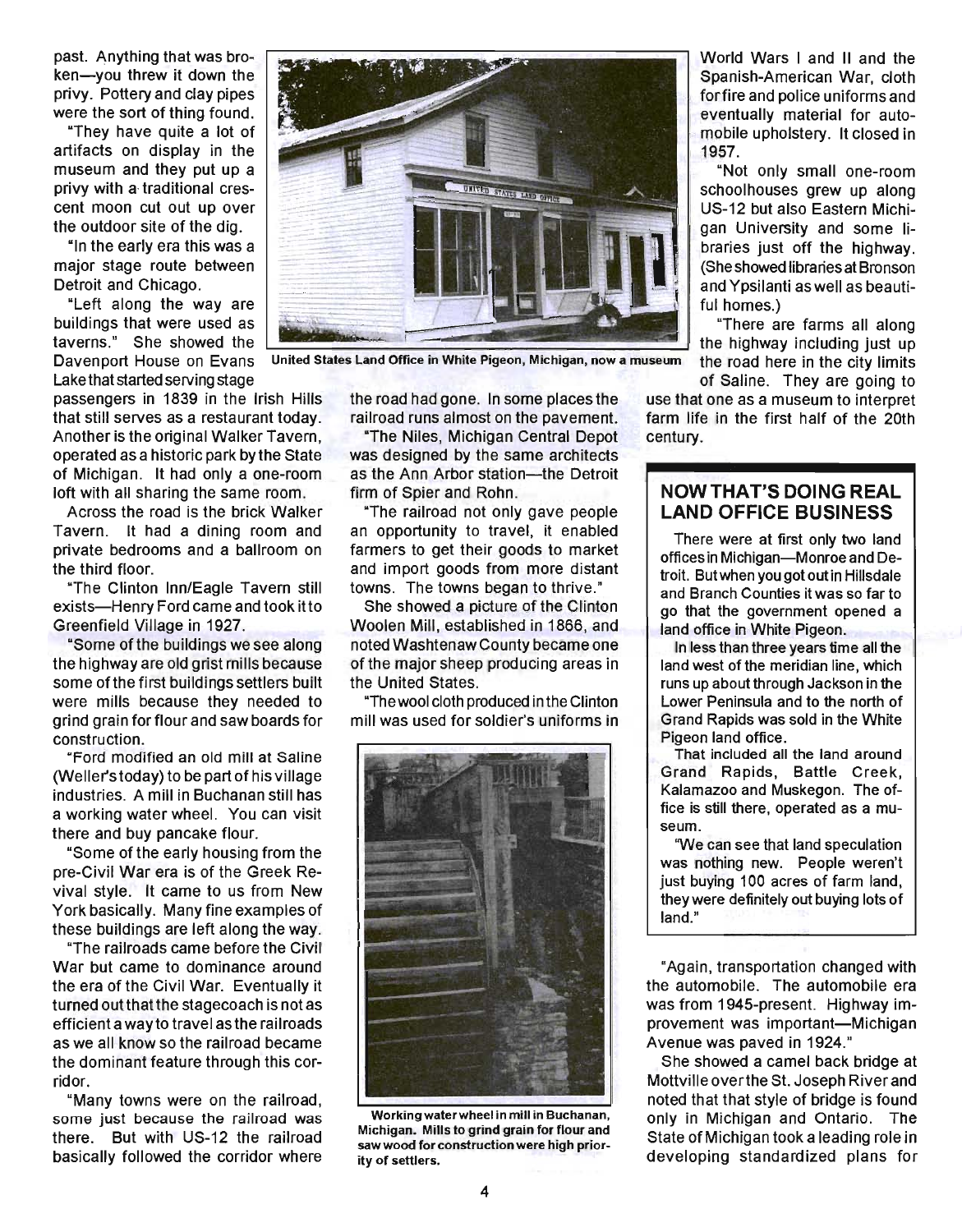bridges. That was one of them.

"State police posts were built along the highway in the 1930s. She showed posts at White Pigeon and Niles.

"The road has changed several times. Some might remember when US-12 was US-112 before the opening of 1- 94. Old US-12 dipped down into Indiana by just a few feet. Michigan wanted it all in Michigan. They also straightened out some curves on old US-112.

"Of course, Michigan led the nation and probably the world in rest areas.' She showed "the first tourist lodge ever built in the country at New Buffalo in the 1930s" where tourists could go to the rest room and pick up some travel literature.

"The tourist lodge, that looked like a home, is still there. It was considered comfortable then to go to places that looked like a home. Anotherthing you might think of that looked like home were the old Howard Johnson Restaurants."

The world's oldest Hudson dealership in Ypsilanti is now operated as a museum."

She showed early tourist motor courts, cabins and motels as well as old gas stations that can be seen in the Irish Hills and Mottville areas.

She showed a beautiful hotel in downtown Niles that has a telephone switchboard that still works and an old telephone booth in the lobby. "There is talk of reviving the hotel."

"AI Capone and Eleanor Roosevelt are on a long list of people who have stayed there.

"Tourism was important. People had money. People working in factories had a 40-hour workweek, paid vacations.

A man who had prospered came back to his I rish Hills homestead and to entertain some of his friends, he built a rathskeller in the side of a hill. It is topped by two "trees" made of molded concrete. He also had 17 small decorative bridges built on his property. It is now known as McCourtie Park at Somerset Center.

"AI Capone and the Purple Gang used the route to deliver liquor to Chicago. They liked to smoke, they liked to drink, and they liked to play cards. There are many AI Capone stories along the way."

"There is also a new shrine to St. Joseph in the Irish Hills.

"With our chain restaurants and other businesses we are building 'Anywhere, USA.' Some of us are concerned about that. We are trying to get communities along US-12, when they do their planning to take into consideration those historical artifacts that will tell us what the history of transportation along it is.

"What can we do about the Clinton Woolen Mill? What can we do about the old stage stops? That is what we are doing right now-we are getting togethertwo representatives from each ofthe eight counties. We want to make sure that what the Michigan Department of Transportation is doing coincides with what the community wants.

"When we get our deSignation from the State of Michigan we will go to the Federal Scenic Byways Program. We would like to get status as an AII-American Road.

Mrs. Saborio is the organizer and president ofthe US-12 Sauk Trail Heritage Route, a 501(c)(3) non-profit organization and she sits on the Board of the Automotive National Heritage Area to be run by the National Park service in southeast Michigan.

#### **INTERIOR RESTORATION...** Continued from page 1.

839 W. Huron at Seventh, a very busy intersection where it gets noticed a lot.

She has been reading up on historic gardens and plans to continue landscaping our house according to our master plan, which calls for a tum of the century garden. Pat has also agreed to join our Board of Directors and will be a very welcome addition. Anyone wishing to contribute to the garden can contact her at 663-8976.

A stitch in time. There is still time to sign the signature quilt although it is being quilted at the moment. For a \$20 donation your name and that of your family, can be a part of history. Please contact Karen O'Neal at 665-2242 to get details.

Party time. The Museum Opening Committee isworking hard on the opening day festivities to be held the weekend of May 22-23. Pauline Walters has begun coordinating the calendar and the various tasks that need to be done. Anyone wishing to help that weekend either with food, being a host/ hostess, parking cars, orbeing a greeter please contact her at 663-2379.

Susan Wineberg, President

### **RUTHRUFF FAMILY...**

Continued from page 1.

ert Ruthruff, had called on Carol when he and his wife moved to Ann Arbor in the 1970s after he retired.

But more than that, Carol referred us to Grace Judson who had a copy of the History of the Ruthrauffs, 1560-1925 by Mary Ruthrauff Hoover which she graciously lent us. Her late husband, Nathan, was descended from Samuel Ruthruff. Recently, Mrs. Judson was able to put us in touch with Don Ruthruff of Montrose, Colorado, who is researching the family.

So who was Samuel Ruthruff?

He was a Washtenaw pioneer who had lived quietly with his family in Superior Township since 1837. He had followed his father-in-law, Michael Frain, from Seneca County, New York State. Frain's Lake, east of Dixboro, was named for Michael who settled in Superior in 1835.

Up to 1850 Samuel's life seems to have proceeded quietly and normally if life with 13 children can be Called quiet and normal. But the 1850s were a time of great upheaval in Samuel's life.

In August 1850, the census taker listed all 13 children as if at home. They ranged in age from 23 years to 11 months. A month later, Samuel's wife, Susannah, died at age 44. His fatherin-law had died a few months earlier.

Samuel found a new wife-Miss Martha Wilcox--to help him care for his brood by April 1852 when he sold his farm for \$1800.

On January 29,1853, he and Martha bought the Kellogg-Warden house on Wall Street in Ann Arbor with two lots for\$600 from Dan Kellogg, executor of his father Charles Kellogg's estate.

We don't know how many Ruthruff children moved into the Wall Street house. It must have been crowded even if they didn't all move in. It seems likely some of the older ones had set out on their own by then. In fact, Daniel the third child, is said to have left home at age 14 (1843) and be living in Detroit under an assumed name.

The oldest daughter, Mary Elizabeth, 19, married Freeman P. Galpin, a widower from Superior Township, in October 1853. a few months after Samuel moved to Wall Street.

Times were hard. The Panic of 1857 had personal meaning for Sam Ruthruff.